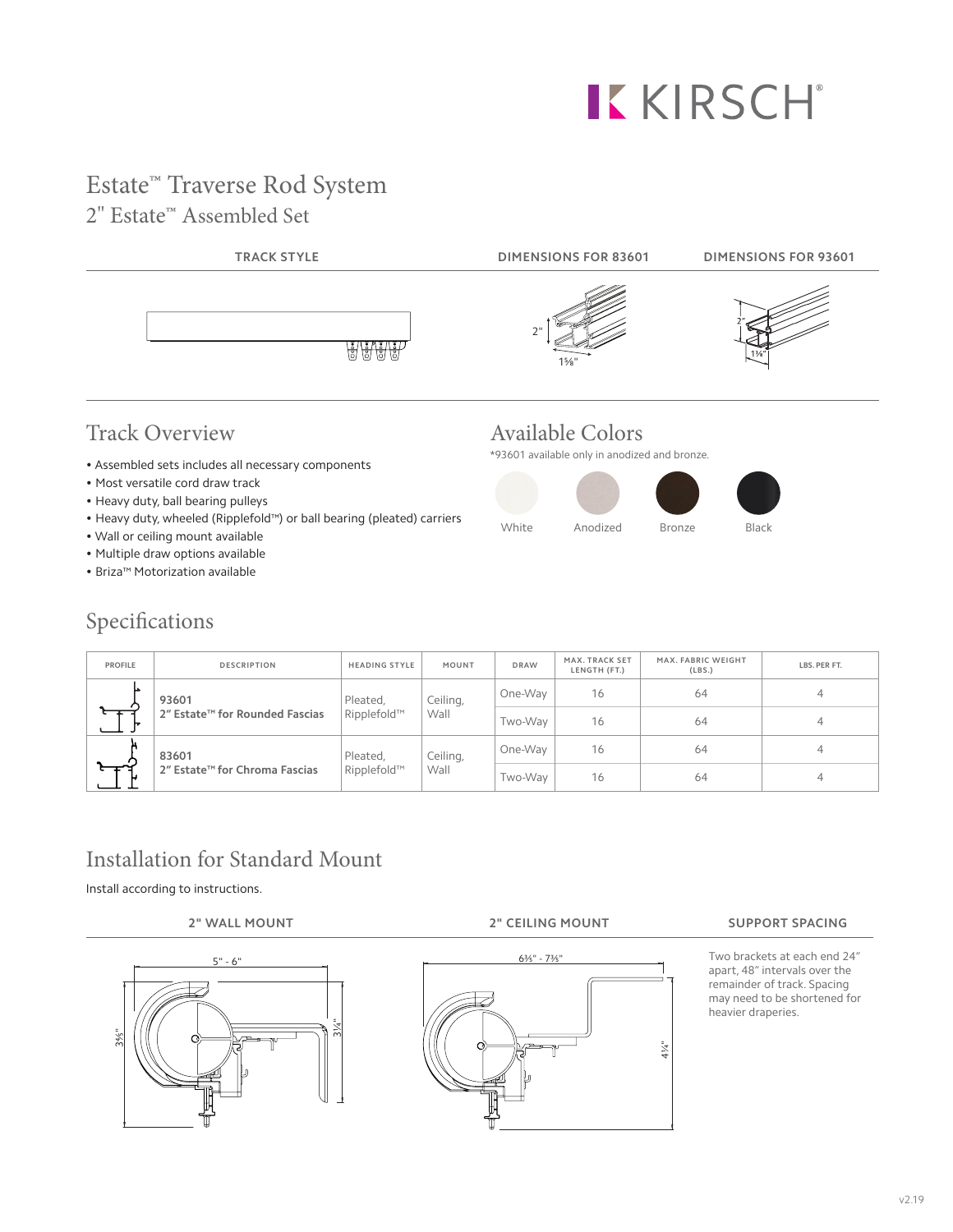### Installation for Double Mount



**2" DOUBLE MOUNT WITH SUPERFINE™ 2" & 1⅜" DOUBLE STAGGERED MOUNT**



### **2" & 1⅜" DOUBLE MOUNT SUPPORT SPACING**







Two brackets at each end 24" apart, 48" intervals over the remainder of track. Spacing may need to be shortened for heavier draperies.